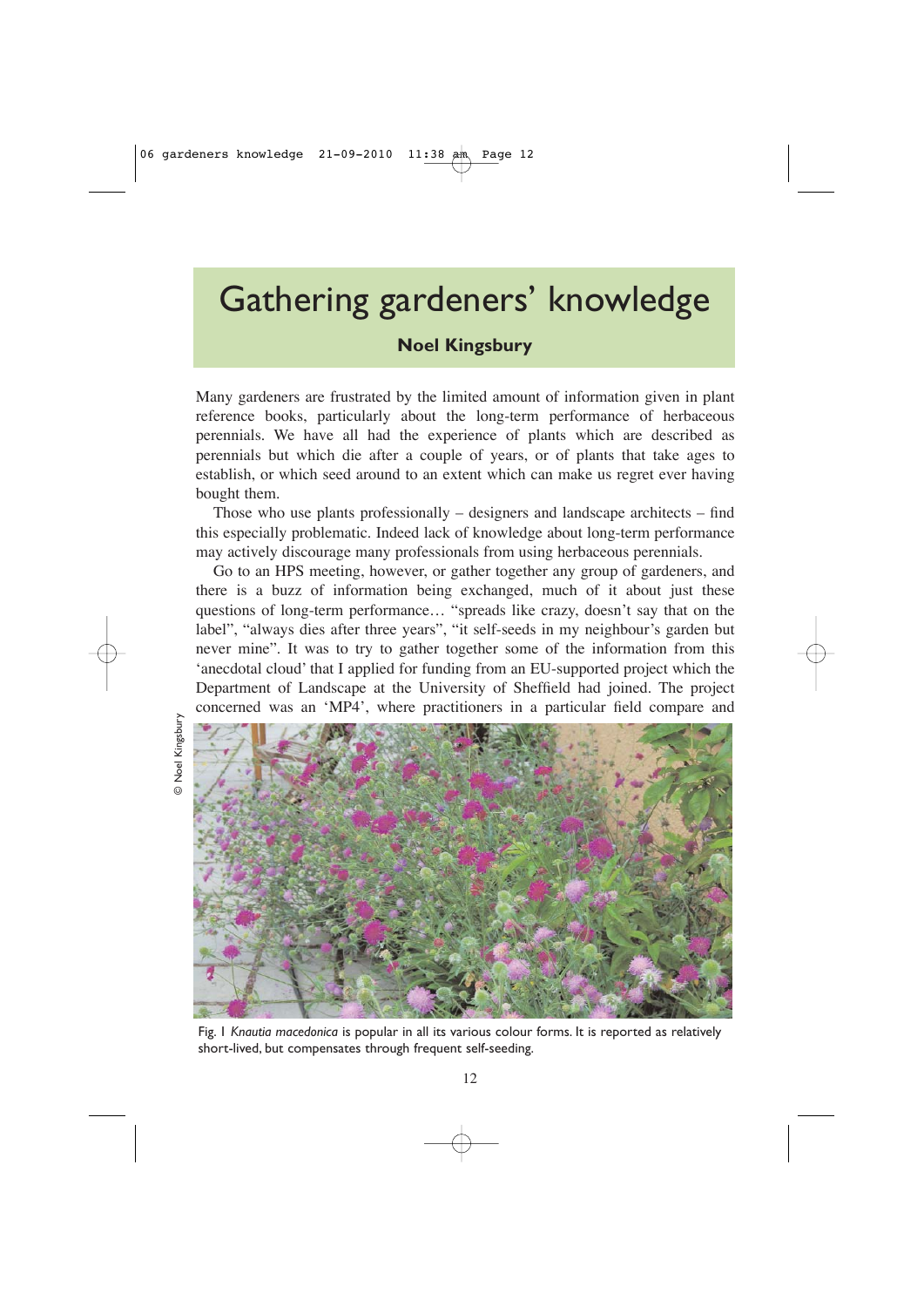contrast best practice across national boundaries; this particular project was designed to look at the cost-effectiveness of the management of public space. My proposal was that I should design a simple questionnaire on long-term plant performance and persuade experienced gardeners to fill it in, in order to gain more insight into some key questions about common perennials.

A note in *The Hardy Plant* [Vol. 30 No. 1], *The Garden*, and the newsletter of the Professional Gardeners Guild resulted in a total of 66 completed questionnaires – of these 23 were from HPS members. Judging from the replies and from covering letters, many were very experienced gardeners – it felt marvellous to be able to tap into the knowledge of people with 20 or even 30 years' experience of growing particular species. Many participants said how much they enjoyed taking part, as it made them think about their plants in a new way.

Participants were asked to select plants from a list of nearly 100 perennials – all plants about which I had already collected a considerable amounts of data from research I had conducted doing a PhD in the Land-scape Department at Sheffield University. Of the plant species and varieties which participants chose to answer questions on, 62 had at least ten responses, which I judged was enough data to analyse. The overall picture confirms and illustrates something to which I have devoted much thought over the years – that herbaceous perennials fall into some definite, but overlapping and cross-cutting categories. More useful knowledge for the gardener than categories, however, are the differences in the various performance criteria.



Fig. 2 *Sedum* (Herbstfreude Group) Herbstfreude comes out as a reliably long-lived, and relatively trouble-free plant.



Fig. 3 *Echinacea purpurea* and its various hybrids is now a very popular plant. Respondents however gave it the lowest rating for longevity, and a low rating for competitive ability. Sometimes shortlived species are reliable self-seeders but not this one!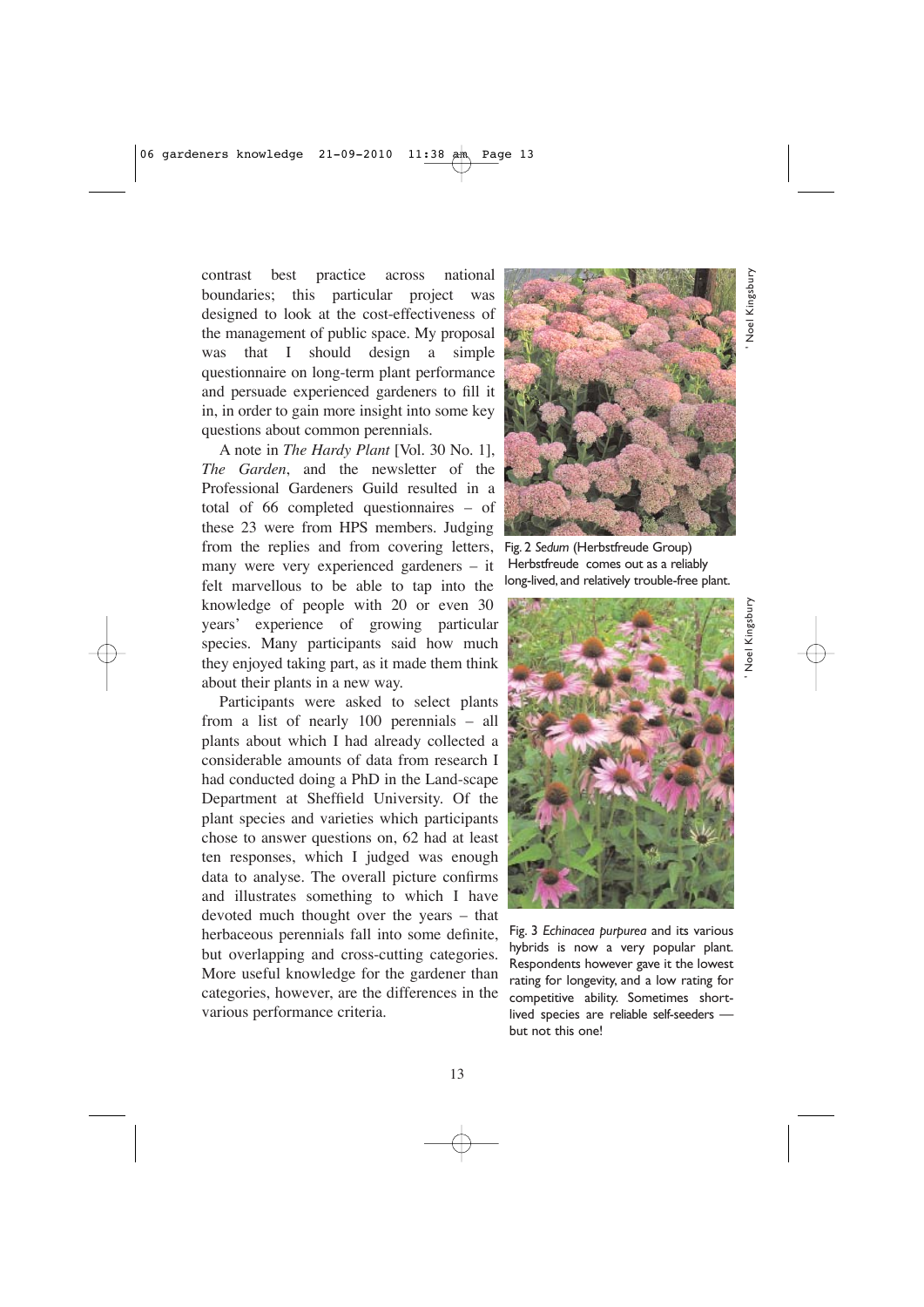' Noel Kingsbury Noel Kingsbury



Fig. 4 *Euphorbia cyparissias* is notorious as an aggressive spreader, but is easily outcompeted by taller plants. Respondents in fact reported wide variations in how extensively it spread; they either found the habit useful or regretted ever having introduced it to their gardens.

' Noel Kingsbury Noel Kingsbury



Fig. 5 *Lunaria rediviva.* Survey participants reported this to be moderately, but not reliably long-lived, and modestly selfseeding.

### **Longevity**

Some 'perennials' really do die very quickly – in everyone's gardens, not just yours! The data showed that there is a gradient of longevity – from the ephemeral to those species which Bob Brown describes as 'bomb-proof' (certain geraniums, hostas – despite the slugs, *Acanthus mollis* and *Miscanthus* grasses). A great many others which would also appear to be longlived but occasionally fail. Then there are those which definitely appear to be inherently shortlived: some of the worst are varieties of *Echinacea, Achillea, Heuchera* and *Monarda,* There are also those which are short-lived but in many gardens continue to reproduce themselves with seedlings (albeit sometimes too enthusiastically), e.g. *Knautia macedonica* (fig. 1) and *Aquilegia vulgaris.*

Looking at the data, my conclusion is that we need to distinguish between perennials which spread vegetatively, forming clumps composed of large numbers of shoots *each with their own roots, and therefore potentially an independent plant*, and those which do not. The latter may include many, such as the border sedums (fig. 2) and *Salvia* x *superba* and relatives, which may be long-lived but which are always be vulnerable to damage because they do not form a constantly spreading clump. Those which are definitely short-lived are nearly always distinguishable by the single connection between their roots and the top growth. Consequently, I believe that anyone examining an unfamiliar perennial for the first time could predict its longevity from paying close attention to the way the roots and shoots connect.

Learning to recognise the potential longevity of perennials is important, as the nursery industry currently seems to favour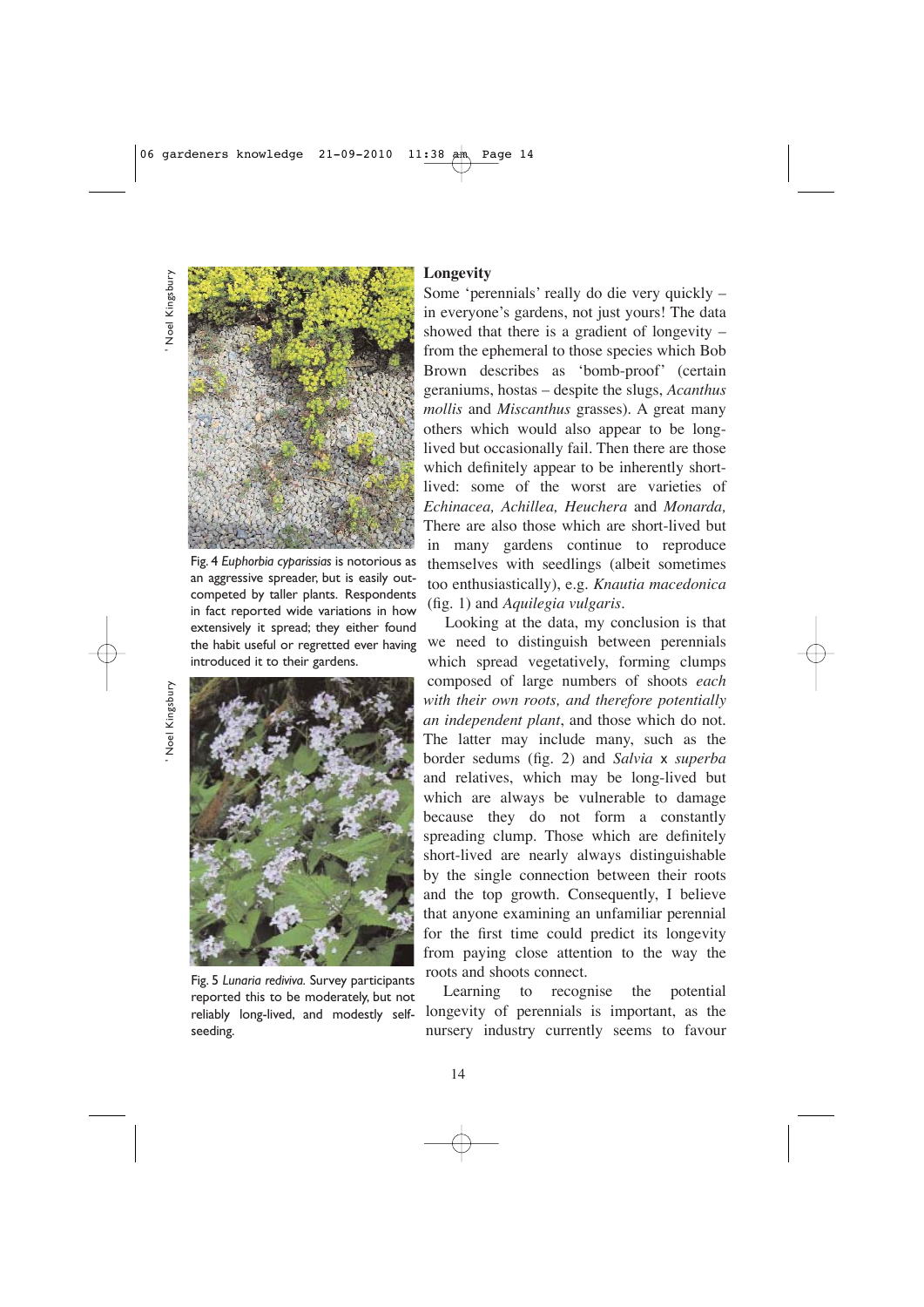producing new varieties from several genera which seem to be inherently short-lived hybrids of *Echinacea* (fig. 3) are a good case in point. It is, of course, in the interests of the nursery industry to produce short-lived plants – but it would be nice to be given a clearer and more honest assessment of expected longevity on the label! For those interested in genuine longevity, and particularly those who are responsible for spending public money, this is an area of key interest. In my final report I criticise the nursery industry for not putting enough effort into developing and promoting new varieties of reliably long-lived and robust Fig. 6 *Achillea* (Galaxy Series) perennials. It would also help greatly if we all recognised a new category – *short-lived perennials.* 



' Noel Kingsbury

All achilleas were reported to be relatively short-lived, and uncompetitive, although experience would appear to vary widely, particularly with longevity.

#### **Vegetative spread**

Following on from what has just been said, we can expect perennials to spread at different rates. Ecologists use two rather military terms to describe the ways in which spreading species achieve their aims: *phalanx*, where the plant moves outwards on a solid front and *guerrilla*, where odd runners are sent out over relatively long distances. The latter approach, familiar to many of us from *Euphorbia cyparissias* (fig. 4), can be seen either as a nuisance or a useful way of filling space – depending on one's gardening style! The research has helped to clarify which popular perennials use which type of spread. It also confirmed the link between the effective reach of vegetative spread and two other factors: longevity and a relative lack of self-seeding ability. There is a clear trade-off here – a plant which spreads effectively through runners or rhizomes tends not to selfseed. The exception is *Geranium* x *oxonianum*, the variety 'Claridge Druce' a spectacular example in the experience of several research participants, as it runs and can self-seed profusely.

Sometimes there appears to be a wide divergence in experience. Some gardeners, for example, report spreading by runners in *Centaurea montana*, others do not; quite possibly there are different forms in cultivation which behave differently, which we might expect from a species which has probably been introduced into cultivation several times over. This was another issue which came up several times in the project – that there are differences in the level of genetic variation amongst garden plants: named hybrids and cultivars are (or should be) identical, while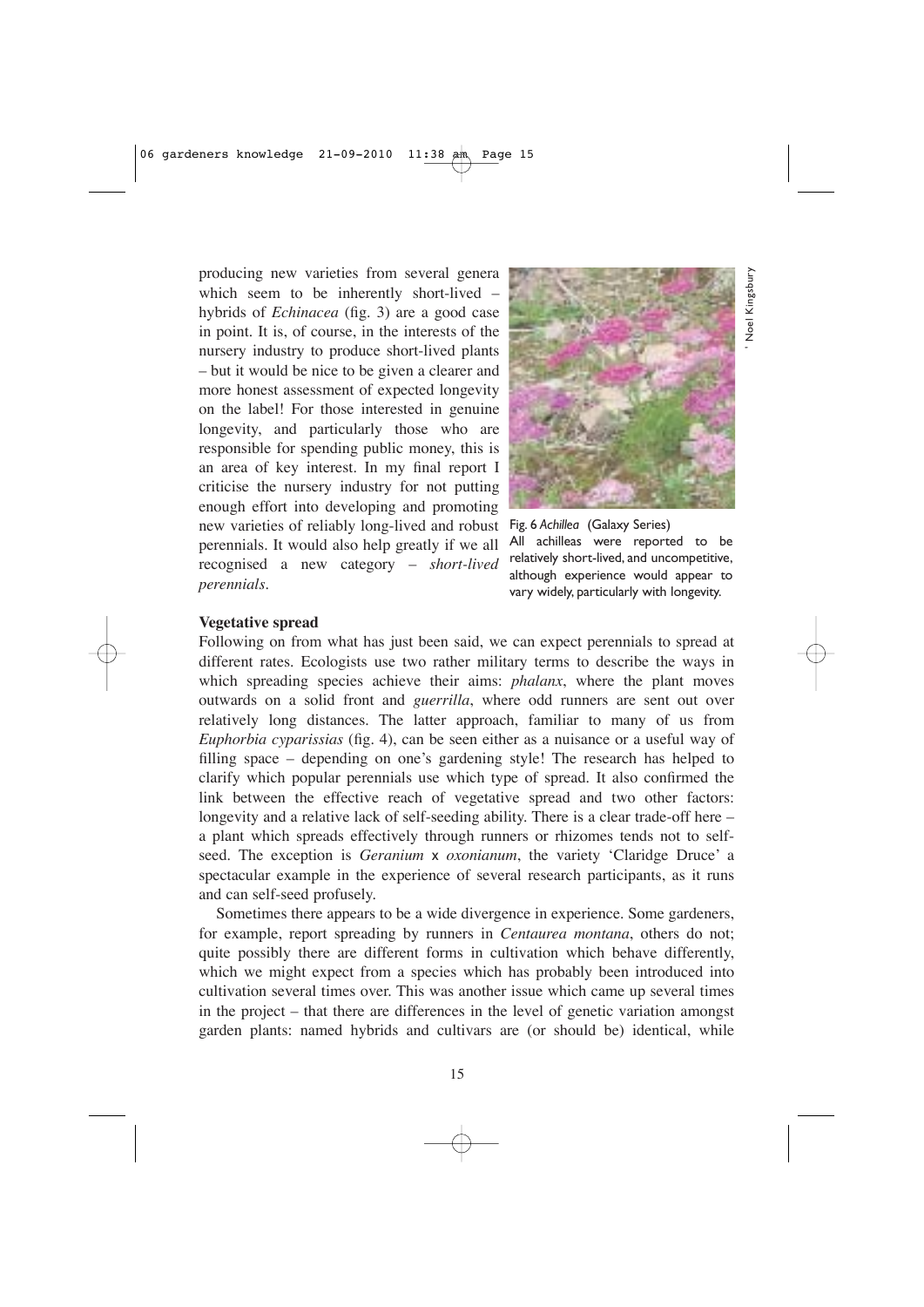' Noel Kingsbury Noel Kingsbury



Fig. 7 *Persicaria amplexicaulis* in the author s garden, a species reported by participants in the study as strongly spreading and reliably long-lived. Behind is pale blue *Campanula lactiflora* and *Telekia speciosa*, which were not included in the study; the former would appear to be a long-lived plant, the latter distinctly short-lived, both capable of moderate levels of self-seeding.

' Noel Kingsbury Noel Kingsbur



Fig. 8 *Brunnera macrophylla* was generally reported to be long-lived and moderately competitive. The species would appear to self-seed in many gardens; named cultivars appear to do this less often.

species may be derived from a single introduction and thus show little variation, or from multiple introductions, when we would expect more variation.

#### **Competitiveness**

The ability of a plant to compete with others in the garden is clearly related to its spreading ability. The following were the species which respondents recorded as being the most likely to spread and smother neighbours: *Lysimachia clethroides, Acanthus mollis, Persicaria bistorta* 'Superba', *Geranium* x *oxonianum* types, *Macleaya cordata* and *Euphorbia cyparissias.* Plants most likely to be smothered were

almost invariably non-spreaders and quite often short-lived too, such as *Echinacea purpurea*. However, many species which seem reliably long-lived are not greatly competitive, such as *Amsonia orientalis* and *Baptisia australis.*

#### **Speed of establishment**

Most perennials establish quickly, but not all, and in some cases reliably long-lived and/or relatively competitive species may be slow to get going, and because of this may fail in their first couple of years, either because of competition or vulnerability to various environmental stresses; examples are *Amsonia orientalis, Anemone* x *hybrida, Baptisia australis, Helleborus* x *hybridus, Iris sibirica,* and *Liriope muscari*. Evidence from other sources, both technical and anecdotal, indicates that what these plants are doing is investing in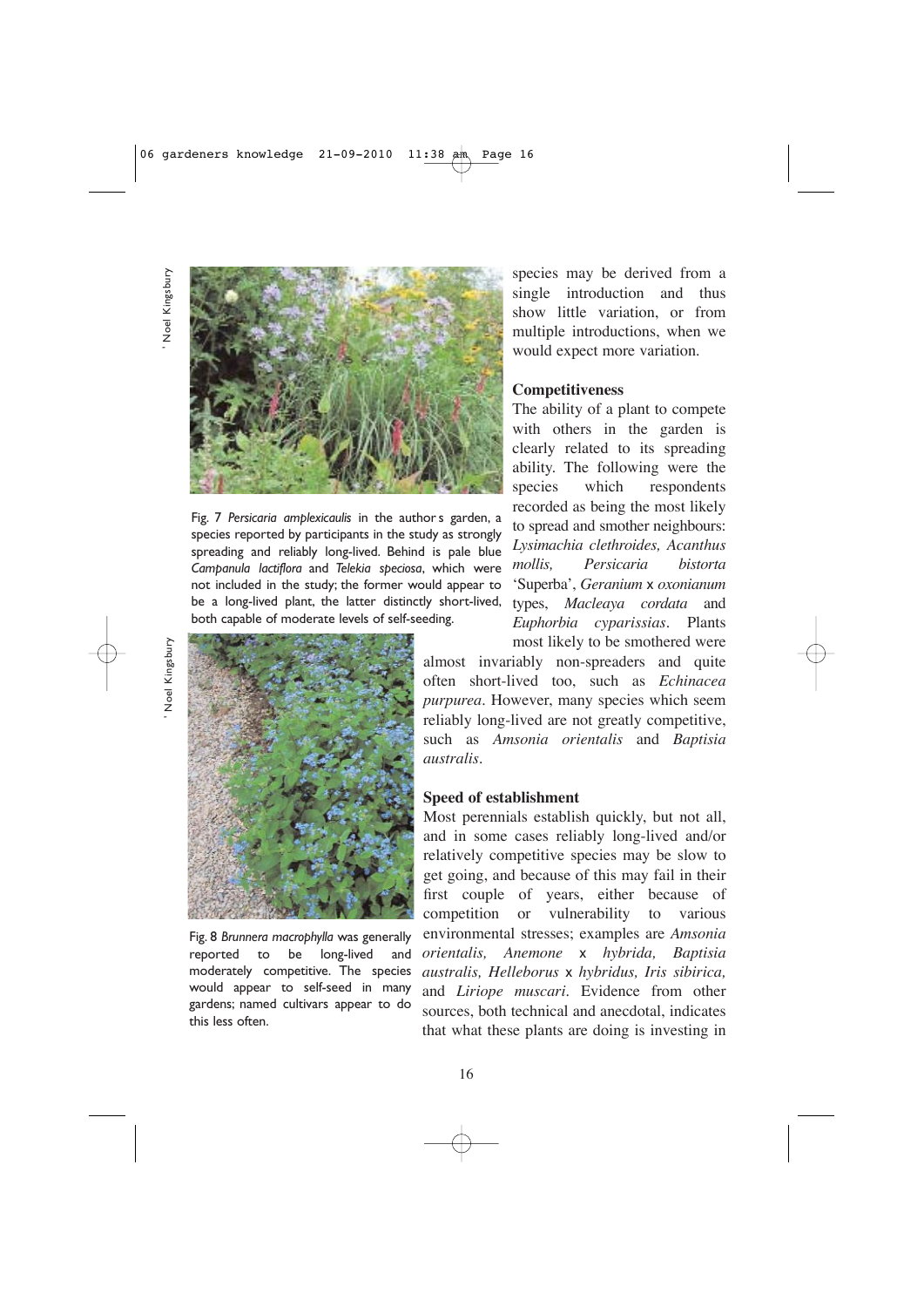extensive root-systems in their early years; this habit appears to be of benefit later, as many are notably long-lived and resilient plants.

#### **Self-seeding**

For some gardeners this is a curse, either because soil types favour the germination of every seed which hits the ground, or because the tidier-minded do not appreciate so much spontaneity; for others it is a blessing, as it can result in the development of a dynamic and natural-feeling planting. Where species tend to be short-lived, such as *Aquilegia vulgaris*, it is important for their survival in the garden, but it may be a nuisance if they are also spreaders through vegetative growth, as with *Alchemilla mollis* and some of the more stronglyspreading geraniums. Some species, which are not spreaders and have a physically quite narrow profile, can self-seed extensively and create attractive mass effects as they do so, as



Fig. 9 *Rudbeckia fulgida*. A number of different forms of this species are in cultivation, all appearing to be long-lived and with a moderatey spreading habit. One of those plants for which no one had a bad word.

with *Geranium sylvaticum*, *Lunaria rediviva* (fig. 5) and *Thalictrum aquilegiifolium.* Few of us begrudge the extensive seedling production of *Helleborus* x *hybridus* either.

This survey was also an interesting, although very limited, opportunity to assess the popularity of perennials with experienced gardeners. The top five were, in descending order, were *Helleborus* x *hybridus, Alchemilla mollis* (viewed either as indispensable or hated for its seeding abilities), varieties of *Crocosmia* (although there appears to be a huge variation in hardiness between different cultivars), varieties of *Miscanthus sinensis* and of *Pulmonaria*.

My experience with this project has convinced me that it is possible to gather together the extensive, but often very disparate, knowledge that gardeners have, and draw useful conclusions from it. Such conclusions can then be useful for professional as well as amateur gardeners. I am very interested in carrying out further research using this methodology, though as ever that will depend on funding, so I may well be appealing to your generosity in sharing your great fund of knowledge and experience again.

**Noel Kingsbury** is a teacher, lecturer, horticultural consultant and writer – about plants, gardens and the environment.